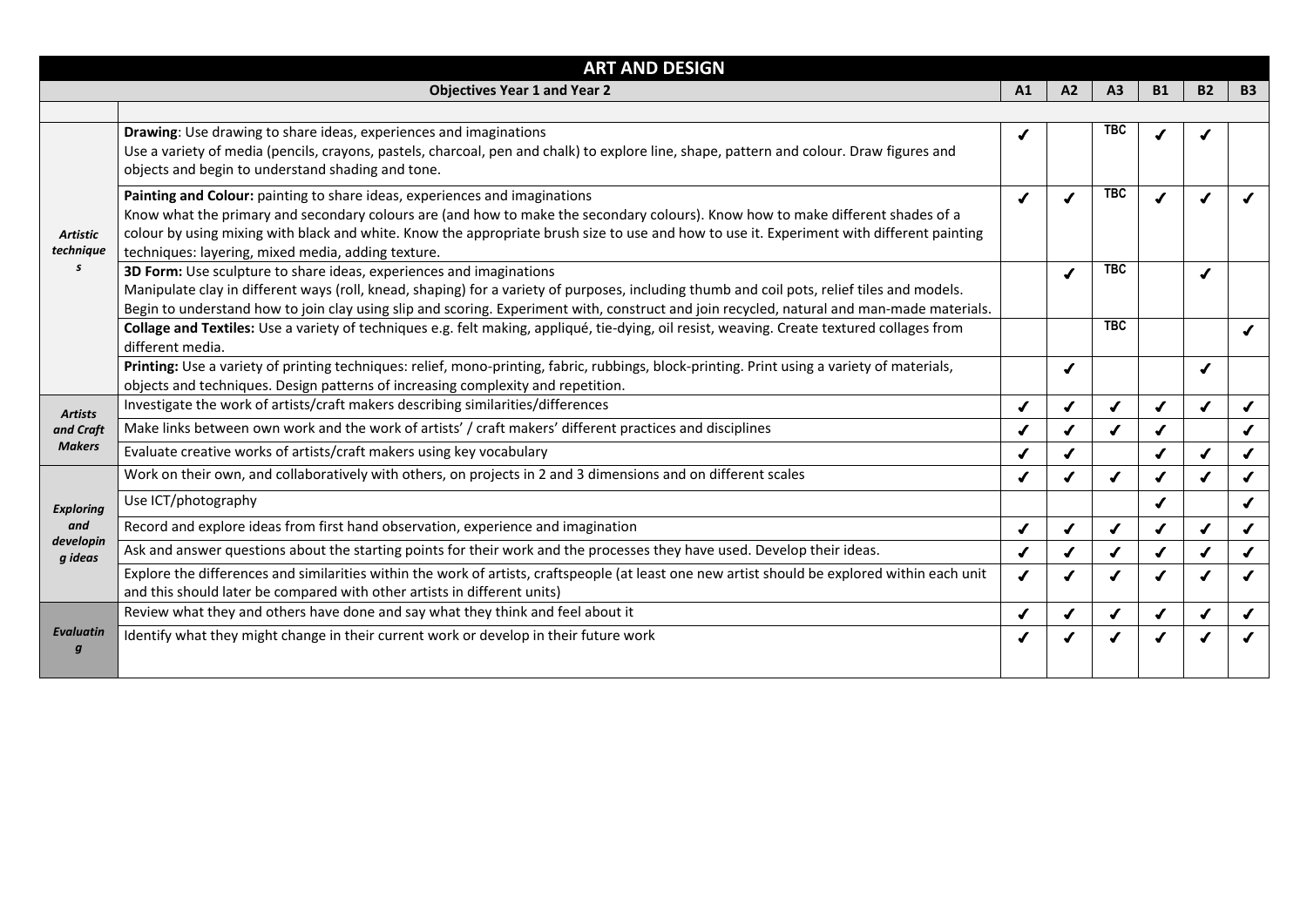|                                                           | <b>ART AND DESIGN</b>                                                                                                                                                                                                                                                                                                                                                                                |                  |    |            |           |           |           |
|-----------------------------------------------------------|------------------------------------------------------------------------------------------------------------------------------------------------------------------------------------------------------------------------------------------------------------------------------------------------------------------------------------------------------------------------------------------------------|------------------|----|------------|-----------|-----------|-----------|
|                                                           | <b>Objective Year 3 and Year 4</b>                                                                                                                                                                                                                                                                                                                                                                   | A1               | A2 | A3         | <b>B1</b> | <b>B2</b> | <b>B3</b> |
|                                                           |                                                                                                                                                                                                                                                                                                                                                                                                      |                  |    |            |           |           |           |
| <b>Artistic</b><br>technique<br>$\boldsymbol{\mathsf{s}}$ | Drawing: Experiment with different grades of pencil and other implements. Explore the potential properties of line, tone/shading, pattern,<br>texture, colour and shape. Alter and refine drawing and describe changes using art vocabulary. Draw from imagination, observation and<br>experience. Use sketch books to collect images and information and develop ideas. Annotate sketch books.      |                  |    | <b>TBC</b> |           |           |           |
|                                                           | Painting and Colour: Demonstrate a secure knowledge of primary and secondary colours, warm and cold colours, complementary and<br>harmonising colours. Work on preliminary studies (in sketchbooks) to test media and materials. Create imaginative work form a variety of<br>sources.                                                                                                               | $\boldsymbol{J}$ |    | <b>TBC</b> |           |           |           |
|                                                           | 3D Form: Join clay adequately and work reasonably independently. Make informed choices about the 3D technique chosen. Show an<br>understanding of shape, space and form. Plan, design, make and adapt models. Talk about their work understanding that it has been<br>sculpted, modelled or constructed. Use a variety of materials.                                                                 |                  |    | <b>TBC</b> |           |           |           |
|                                                           | Collage and Textiles: Choose collage or textiles as a means of extending work already achieved. Refine and alter ideas and explain choices<br>using an art vocabulary. Collect visual information from a variety of sources, describing with vocabulary based on the visual and tactile<br>elements. Experiments with paste resist. Experiment with a range of media e.g. overlapping, layering etc. |                  |    | <b>TBC</b> |           |           |           |
|                                                           | Printing: Print using a variety of materials, objects and techniques including layering: relief, mono-printing, fabric, rubbings, block-printing.<br>Talk about the processes used to produce a simple print. Explore pattern and shape, creating designs for printing.                                                                                                                              |                  |    | <b>TBC</b> |           |           |           |
|                                                           | Investigate the work of great artists in history                                                                                                                                                                                                                                                                                                                                                     |                  |    |            |           |           |           |
| <b>Artists</b>                                            | Develop an awareness of different kinds of art and craft                                                                                                                                                                                                                                                                                                                                             |                  |    |            |           |           |           |
| and<br>Craft                                              | Analyse the creative works of artists/craft makers using key vocabulary                                                                                                                                                                                                                                                                                                                              |                  |    |            |           |           |           |
| <b>Makers</b>                                             | Understand the historical development of artists/craft makers                                                                                                                                                                                                                                                                                                                                        |                  |    |            |           |           |           |
|                                                           | Understand the cultural development of artists'/ craft makers' art form                                                                                                                                                                                                                                                                                                                              |                  |    |            |           |           |           |
|                                                           | Work on their own, and collaboratively with others, on projects in 2 and 3 dimensions and on different scales                                                                                                                                                                                                                                                                                        |                  |    |            |           |           |           |
| <b>Exploring</b>                                          | Use ICT/photography                                                                                                                                                                                                                                                                                                                                                                                  |                  |    | <b>TBC</b> |           |           |           |
| and<br>developin<br>g ideas                               | Select and record from first hand observation, experience and imagination, and explore ideas for different purposes                                                                                                                                                                                                                                                                                  |                  |    |            |           |           |           |
|                                                           | Question and make thoughtful observations about starting points and select ideas to use in their work                                                                                                                                                                                                                                                                                                |                  |    |            |           |           |           |
|                                                           | Explore the roles and purposes of artists, craftspeople and designers working in different times and cultures (should be explored for most<br>projects).                                                                                                                                                                                                                                             |                  |    |            |           |           |           |
| <b>Evaluatin</b><br>$\boldsymbol{g}$                      | Compare ideas, methods and approaches in their own and others' work and say what they think and feel about them                                                                                                                                                                                                                                                                                      |                  |    |            |           |           |           |
|                                                           | Adapt their work according to their views and describe how they might develop it further                                                                                                                                                                                                                                                                                                             |                  |    |            |           |           |           |